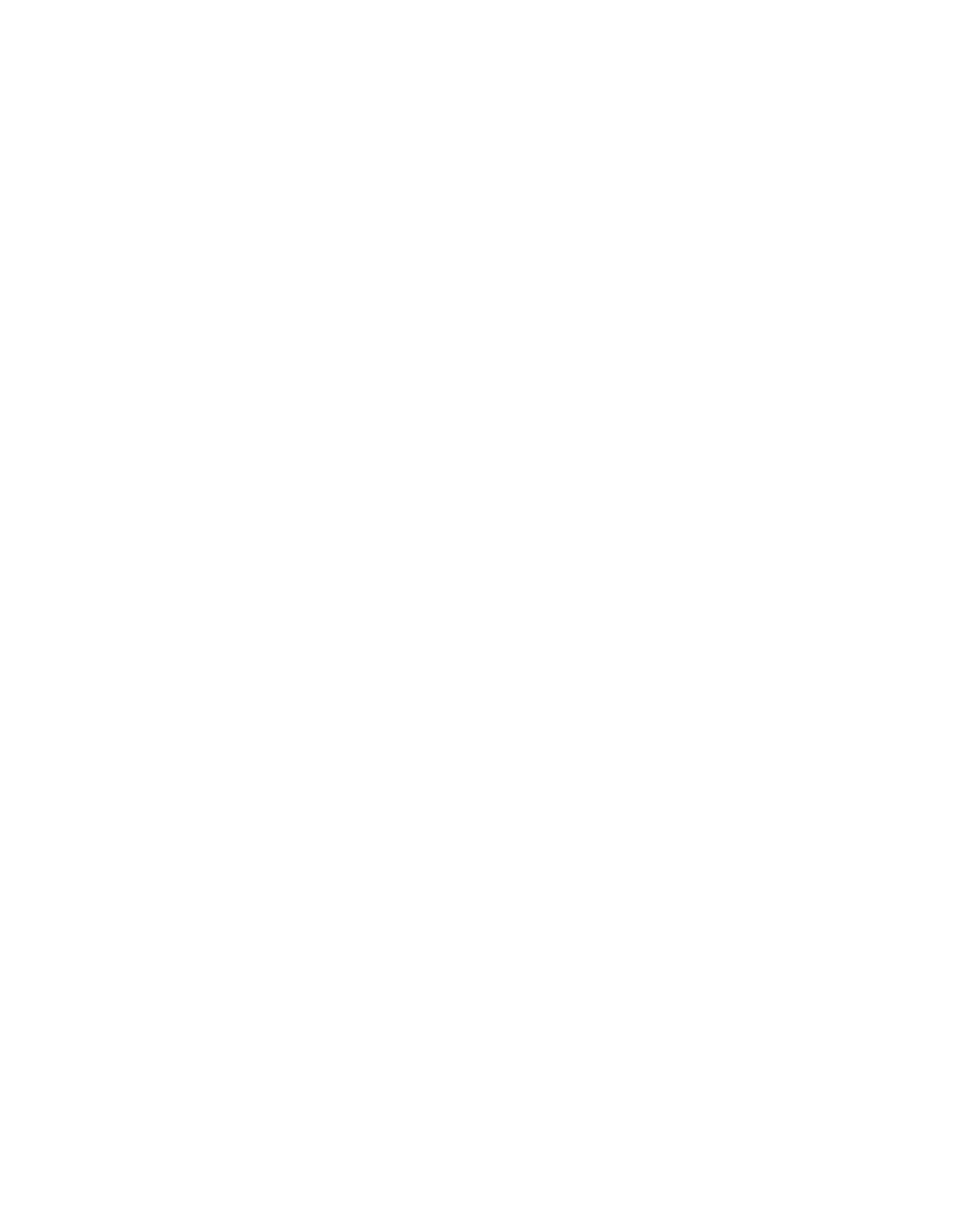### **UNIFORM CONTRACT FOR COGENERATION AND SMALL POWER PRODUCTION FACILITIES**

| THIS CONTRACT is entered into |                                                            |
|-------------------------------|------------------------------------------------------------|
|                               | a municipal utility under Minnesota law, (hereafter called |
| "Utility") and                | (hereafter called "QF").                                   |

#### **RECITALS**

| The QF has installed electric generating facilities, consisting of |                                       |              |
|--------------------------------------------------------------------|---------------------------------------|--------------|
|                                                                    | (Description of facilities), rated at | kilowatts AC |
| of electricity, on property located at                             |                                       |              |
|                                                                    |                                       |              |

The QF is a customer of the Utility located within the assigned electric service territory of the Utility.

The QF is prepared to generate electricity in parallel with the Utility.

The QF's electric generating facilities meet the requirements of the rules adopted by the Utility on Cogeneration and Small Power Production and any technical standards for interconnection the Utility has established that are authorized by those rules.

The Utility is obligated under federal and Minnesota law to interconnect with the QF and to purchase electricity offered for sale by the QF.

A contract between the QF and the Utility is required.

### **AGREEMENTS**

The QF and the Utility agree:

- **1.** The Utility will sell electricity to the QF under the rate schedule in force for the class of customer to which the QF belongs.
- **2.** The Utility will buy electricity from the QF under the current rate schedule filed with the city council or city-appointed governing body of the utility. The QF elects the rate schedule category hereinafter indicated:

\_\_\_\_ a. Average retail utility energy rate.

QF capacity must be less than 40 kW.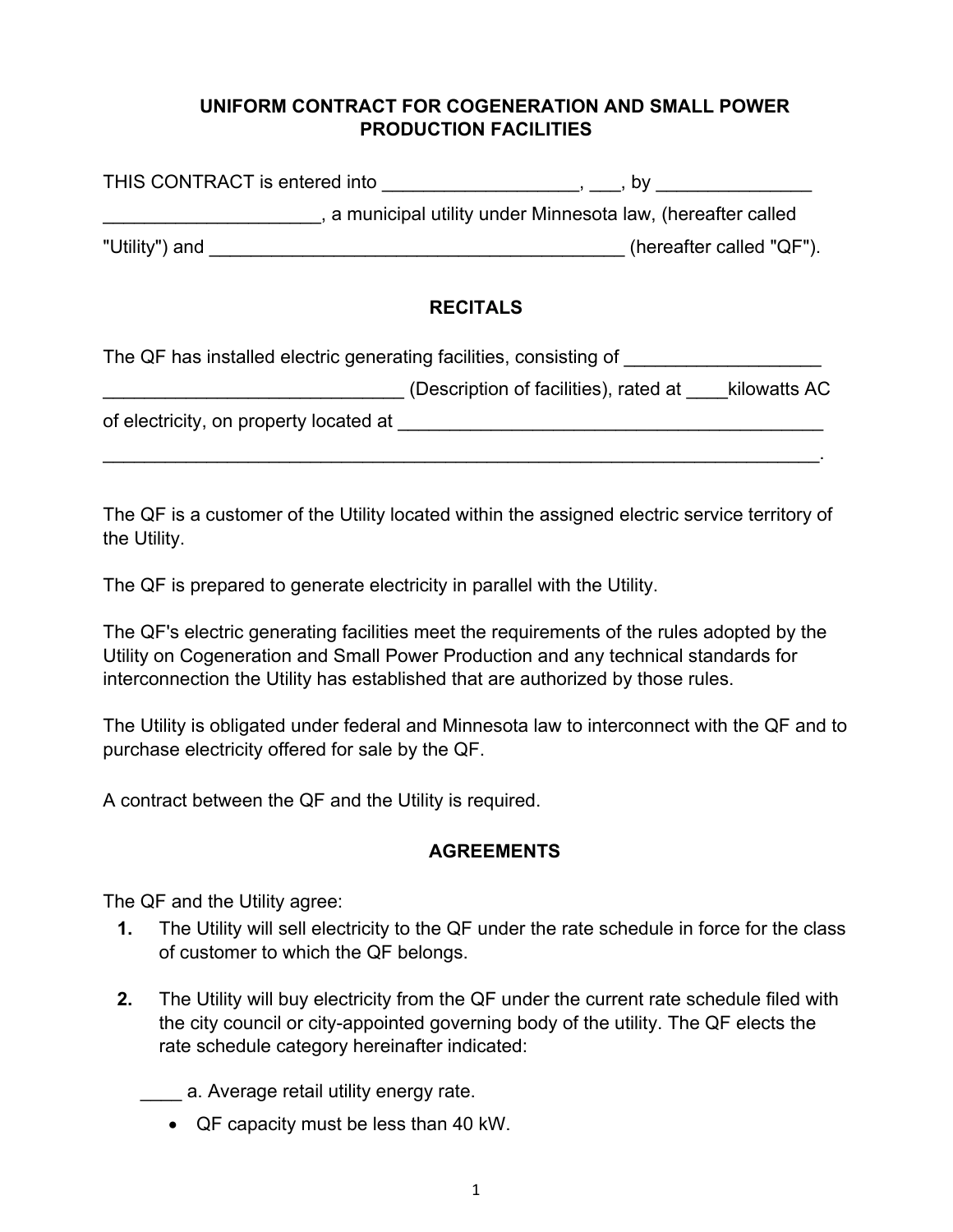- \_\_\_\_ b. Simultaneous purchase and sale billing rate.
- QF capacity must be less than 40 kW.
- \_\_\_\_ c. Roll-over credits.
	- QF capacity must be less than 40 kW.
- \_\_\_\_ d. Time-of-day purchase rates.
	- QF capacity must be 40 kW or more and less than or equal to 100 kW.

A copy of the presently approved rate schedule is attached to this contract.

- **3.** The rates for sales and purchases of electricity may change over the time this contract is in force, due to actions of the Utility or the State of Minnesota, and the QF and the Utility agree that sales and purchases will be made under the rates in effect each month during the time this contract is in force.
- **4.** The Utility will compute the charges and payments for purchases and sales for each billing period. Any net credit to the QF, other than kilowatt-hour credits under clause 2(c), will be made under one of the following options as chosen by the QF.
	- a. Credit to the QF's account with the Utility.
	- b. Paid by check or electronic payment service to the QF within fifteen (15) days of the billing date.

\_\_\_\_\_\_\_\_\_\_\_\_\_\_\_\_\_\_\_\_\_\_\_\_\_\_\_\_\_\_\_\_\_\_\_\_\_\_\_\_\_\_\_\_\_\_\_\_\_\_\_\_\_\_\_\_\_\_\_\_\_\_\_\_.

- **5.** Renewable energy credits associated with generation from the facility are owned by:
- **6.** The QF must operate its electric generating facilities within any rules, regulations, and policies adopted by the Utility not prohibited by the rules governing Cogeneration and Small Power Production on the Utility's system which provide reasonable technical connection and operating specifications for the QF and are consistent with the Minnesota Public Utilities Commission's rules on Cogeneration and Small Power Production, as required under Minnesota Statutes §216B.164, subdivision 9.
- **7.** The QF will not enter into an arrangement whereby electricity from the generating facilities will be sold to an end user in violation of the Utility's exclusive right to provide electric service in its service area under Minnesota Statutes, §216B.37-44.
- **8.** The QF will operate its electric generating facilities so that they conform to the national, state, and local electric and safety codes, and will be responsible for the costs of conformance.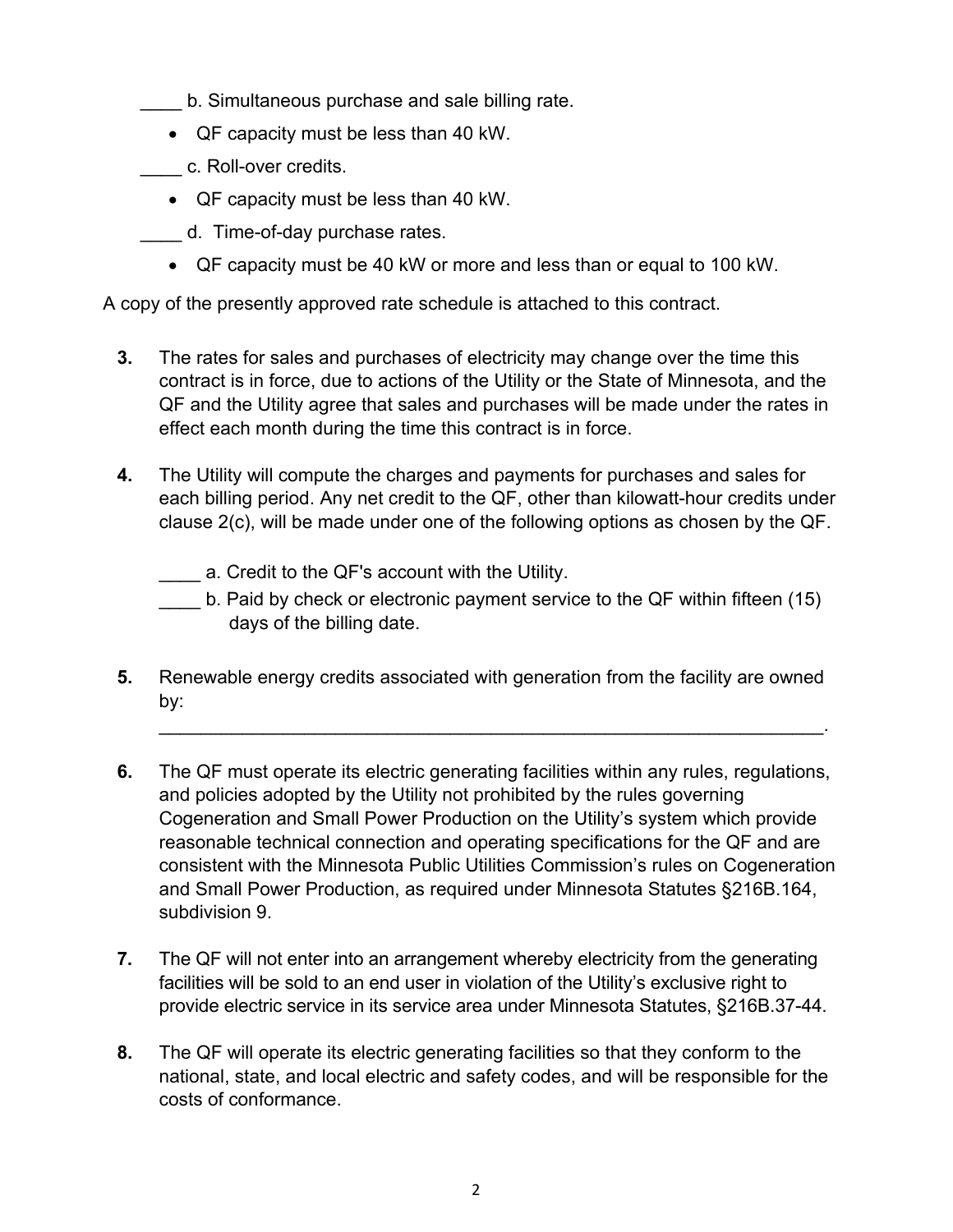**9.** The QF is responsible for the actual, reasonable costs of interconnection which are estimated to be \$ The QF will pay the Utility in this way:

 $\mathcal{L}_\mathcal{L} = \mathcal{L}_\mathcal{L} = \mathcal{L}_\mathcal{L} = \mathcal{L}_\mathcal{L} = \mathcal{L}_\mathcal{L} = \mathcal{L}_\mathcal{L} = \mathcal{L}_\mathcal{L} = \mathcal{L}_\mathcal{L} = \mathcal{L}_\mathcal{L} = \mathcal{L}_\mathcal{L} = \mathcal{L}_\mathcal{L} = \mathcal{L}_\mathcal{L} = \mathcal{L}_\mathcal{L} = \mathcal{L}_\mathcal{L} = \mathcal{L}_\mathcal{L} = \mathcal{L}_\mathcal{L} = \mathcal{L}_\mathcal{L}$ 

\_\_\_\_\_\_\_\_\_\_\_\_\_\_\_\_\_\_\_\_\_\_\_\_\_\_\_\_\_\_\_\_\_\_\_\_\_\_\_\_\_\_\_\_\_\_\_\_\_\_\_\_\_\_\_\_\_\_\_\_\_\_\_\_\_.

- **10.** The QF will give the Utility reasonable access to its property and electric generating facilities if the configuration of those facilities does not permit disconnection or testing from the Utility 's side of the interconnection. If the Utility enters the QF's property, the Utility will remain responsible for its personnel.
- **11.** The Utility may stop providing electricity to the QF during a system emergency. The Utility will not discriminate against the QF when it stops providing electricity or when it resumes providing electricity.
- **12.** The Utility may stop purchasing electricity from the QF when necessary for the Utility to construct, install, maintain, repair, replace, remove, investigate, or inspect any equipment or facilities within its electric system. The Utility may stop purchasing electricity from the QF in the event the generating facilities listed in this contract are documented to be causing power quality, safety or reliability issues to the Utility's electric distribution system.

The Utility will notify the QF before it stops purchasing electricity in this way:

\_\_\_\_\_\_\_\_\_\_\_\_\_\_\_\_\_\_\_\_\_\_\_\_\_\_\_\_\_\_\_\_\_\_\_\_\_\_\_\_\_\_\_\_\_\_\_\_\_\_\_\_\_\_\_\_\_\_\_\_\_\_\_\_\_\_ \_\_\_\_\_\_\_\_\_\_\_\_\_\_\_\_\_\_\_\_\_\_\_\_\_\_\_\_\_\_\_\_\_\_\_\_\_\_\_\_\_\_\_\_\_\_\_\_\_\_\_\_\_\_\_\_\_\_\_\_\_\_\_\_\_.

- **13.** The QF will keep in force general liability insurance against personal or property damage due to the installation, interconnection, and operation of its electric generating facilities. The amount of insurance coverage will be \$ (The amount must be consistent with the distributed generation tariff adopted by the Utility pursuant to Minnesota Statutes §216B.1611, subdivision 3, clause 2.)
- **14.** The QF and the Utility agree to attempt to resolve all disputes arising hereunder promptly and in a good faith manner.
- **15.** The city council or city-appointed body governing the Utility has authority to consider and determine disputes, if any, that arise under this contract in accordance with procedures in the rules it adopts implementing Minnesota Statute §216B.164, pursuant to §216B.164, subdivision 9.
- **16.** This contract becomes effective as soon as it is signed by the QF and the Utility. This contract will remain in force until either the QF or the Utility gives written notice to the other that the contract is canceled. This contract will be canceled thirty (30) days after notice is given. If the listed electric generating facilities are not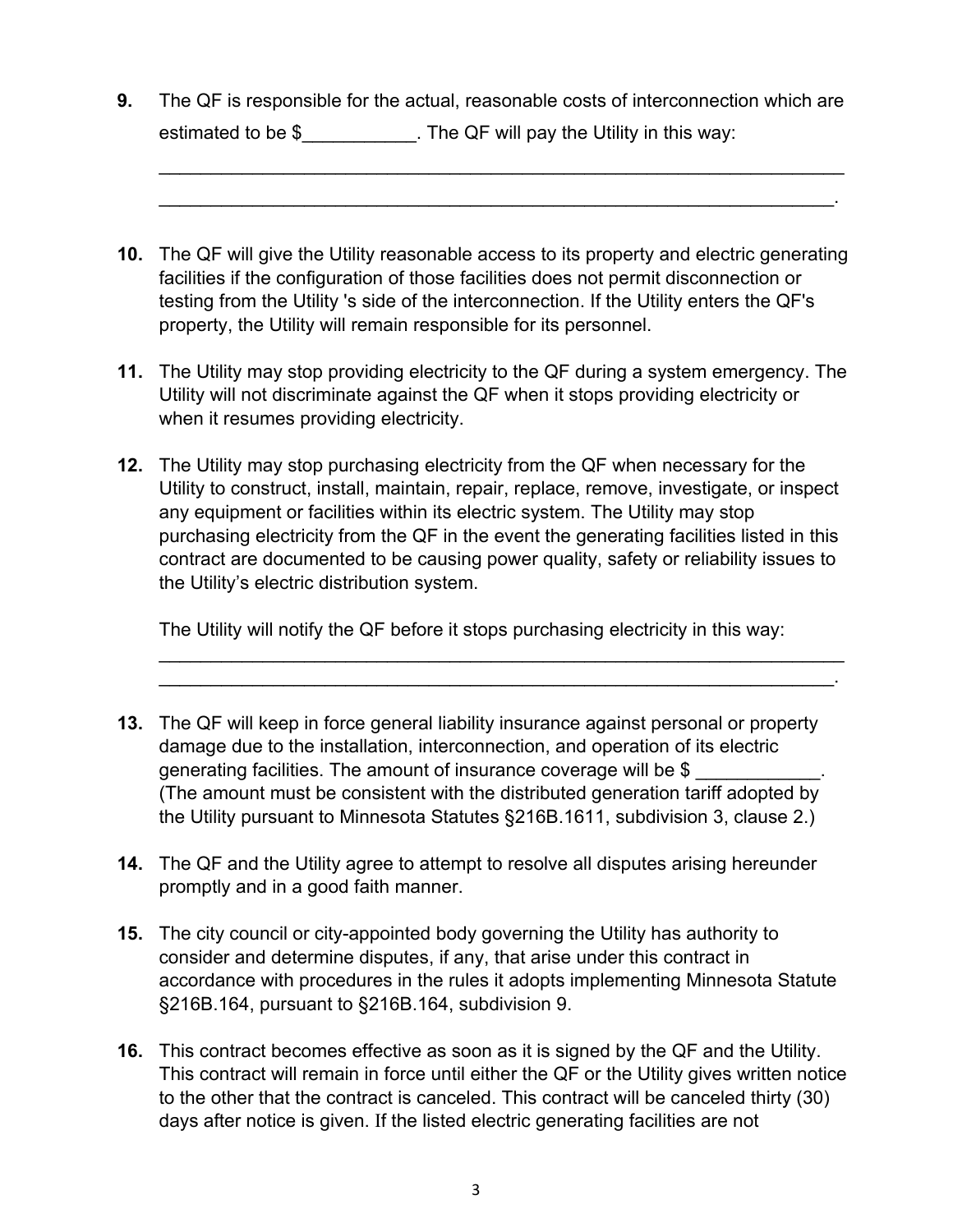interconnected to the Utility's distribution system within twelve months of the contract being signed by the QF and the Utility, the contract terminates. The QF and the Utility may delay termination by mutual agreement.

- **17.** Neither the QF nor the Utility will be considered in default as to any obligation if the QF or the Utility is prevented from fulfilling the obligation due to an act of God, labor disturbance, act of public enemy, war, insurrection, riot, fire, storm or flood, explosion, breakage or accident to machinery or equipment, an order, regulation or restriction imposed by governmental, military or lawfully established civilian authorities, or other cause beyond the QF's or Utility's control. However, the QF or Utility whose performance under this contract is hindered by such an event shall make all reasonable efforts to perform its obligations.
- **18.** This contract can only be amended or modified by mutual agreement in writing signed by the QF and the Utility.
- **19.** The QF must notify the Utility prior to any change in the electric generating facilities' capacity size or generating technology according to the interconnection process adopted by the Utility.
- **20.** Termination of this contract is allowed (i) by the QF at any time without restriction; (ii) by Mutual Agreement between the Utility and the QF; (iii) upon abandonment or removal of electric generating facilities by the QF; (iv) by the Utility if the electric generating facilities are continuously non-operational for any twelve (12) consecutive month period; (v) by the Utility if the QF fails to comply with applicable interconnection design requirements or fails to remedy a violation of the interconnection process; or (vi) by the Utility upon breach of this contract by the QF unless cured with notice of cure received by the Utility prior to termination.
- **21.** In the event this contract is terminated, the Utility shall have the rights to disconnect its facilities or direct the QF to disconnect its generating facilities.
- **22.** This contract shall continue in effect after termination to the extent necessary to allow either the Utility or the QF to fulfill rights or obligations that arose under the contract.
- **23.** Transfer of ownership of the generating facilities shall require the new owners and the Utility to execute a new contract. Upon the execution of a new contract with the new owners this contract shall be terminated.
- **24.** The QF and the Utility shall at all times indemnify, defend, and save each other harmless from any and all damages, losses, claims, including claims and actions relating to injury or death of any person or damage to property, costs and expenses, reasonable attorneys' fees and court costs, arising out of or resulting from the QF's or the Utility's performance of its obligations under this contract,